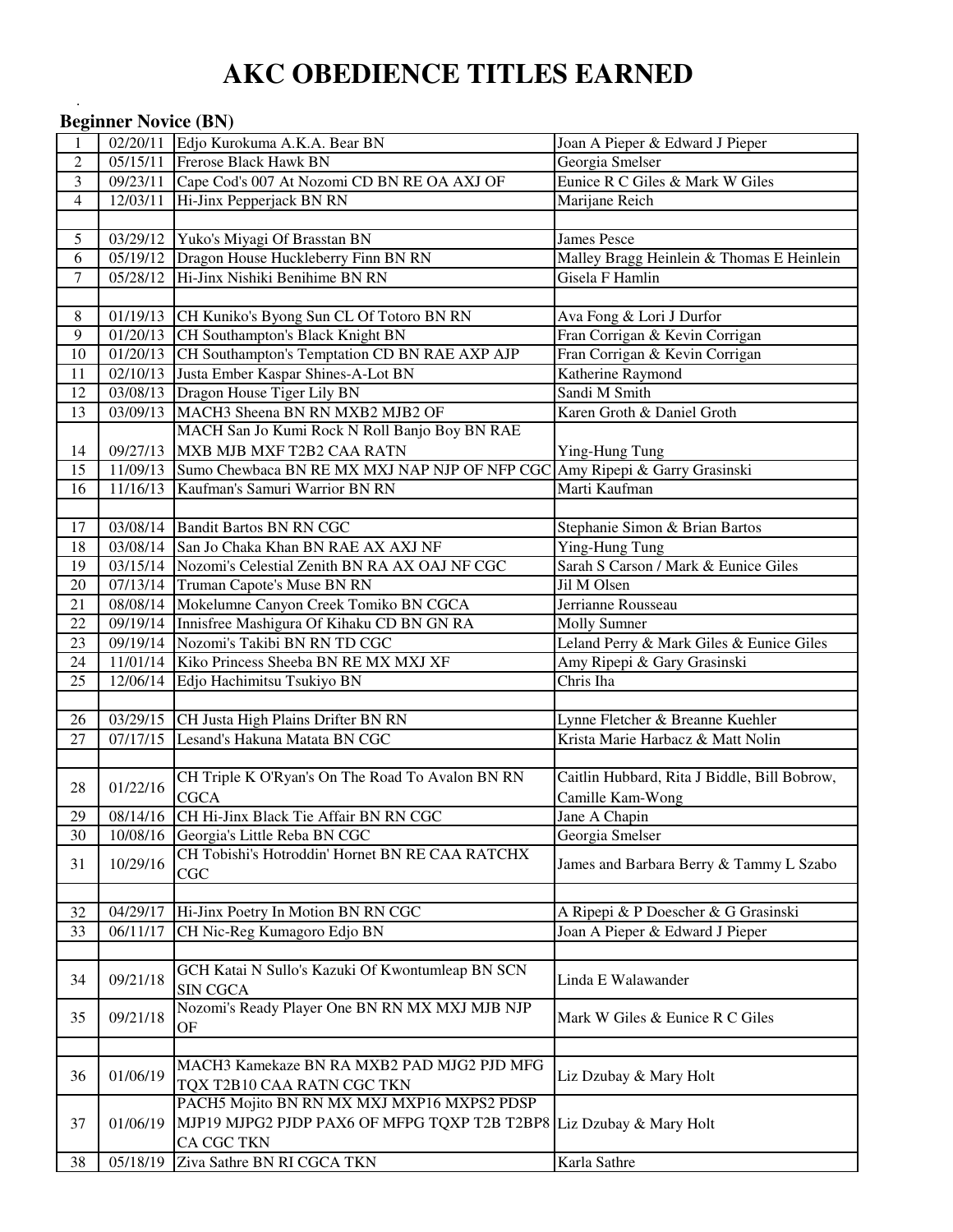| 39 |         | 10/27/19 IKenzi BN RI CGCA CGCU TKN           | Karla Sathre       |
|----|---------|-----------------------------------------------|--------------------|
|    |         |                                               |                    |
| 40 |         | 11/07/21 Justa Wild Thing BN RA CGC           | Gina Chalifoux     |
|    | 1/19/21 | Yokai Go Kobushi Shiba BN FDC CA FCAT SCN SIN |                    |
|    |         | <b>SEN RATN CGC TKN</b>                       | Linda E Walawander |

## **Companion Dog (CD)**

| 1              |                      | 06/07/92 Minimeadow's Kracker Jak CD              | F.W. Lewis & M.M. Malone            |
|----------------|----------------------|---------------------------------------------------|-------------------------------------|
| $\mathbf{2}$   |                      | 07/18/92 Foxtrot Fan the Flames CD                | M. Flynn & K.A. Brown               |
| 3              |                      | 08/15/92 Midorihime of Igagurison CD              | N.C. Russell                        |
| $\overline{4}$ |                      | 10/18/92 Justa Saisho Ni CD                       | M. Parish                           |
| 5              |                      | 11/01/92 Aoki of Hansha CD                        | L.J. White                          |
| 6              |                      | 11/08/92 Foxtrot Shammalea CD                     | L. Adams                            |
| $\overline{7}$ | 11/08/92             | O'Date's Jazz Doll CD                             | M. Greenburg                        |
|                |                      |                                                   |                                     |
| 8              |                      | 06/06/93 Brushwood's Shika CD                     | C. Smith & O Harsha                 |
| 9              |                      | 10/10/93 Langans Brushwood Musashi CD             | Mary Wright                         |
| 10             |                      | 10/16/93 Prettie Boy Floyd From La Max CD         | <b>Bren Osborn</b>                  |
|                |                      |                                                   |                                     |
| 11             |                      | 04/10/94 CH Skyview's Kagayaite Iru Hoshi CD      | Georgianna Smith                    |
| 12             |                      | 05/08/94 Kirinji Kashushibaso CD                  | Nancy & Ken Fairchild               |
| 13             |                      | 07/02/94 Taichung's Secret Code CD                | Cynthia Hildebrand                  |
| 14             | 12/17/94             | Takishiido Of Foxfire CD                          | <b>Timothy Haskett</b>              |
|                |                      |                                                   |                                     |
| 15             |                      | 01/08/95 Blue Loon's Kipu CD                      | B & M Esterberg                     |
| 16             |                      | 01/15/95 CH Red Bear of Pinecreek CD              | D Oyadomari & A Sumera              |
| 17             |                      | 02/24/95 Royle's Kodiak CD                        | <b>Marc Persons</b>                 |
| 18             |                      | 03/05/95 Answer My Echo CD                        | <b>Gwen Vandervort</b>              |
| 19             |                      | 04/01/95 Yuniku's Pete's Ryu-Hanabi CD            | Cheryl Loomis                       |
| 20             |                      | 05/13/95 Georgia's Michiko Kira CD                | Georgia Smelser                     |
| 21             |                      | 08/13/95 CH Matsukiyome of Nidai Baneiso CD       | Bobrow / Sakayeda / Parker          |
| 22             | 09/09/95             | Blue Loon Kuro Kido CD                            | Carol Kendle                        |
| 23             | 09/09/95             | Yankii's Tenshi CD                                | Carol Kendle                        |
| 24             |                      | 09/10/95 Orion's Sierra Storm CD                  | L Evans & M Dyche                   |
| 25             |                      | 11/18/95 Sea Breeze Talk Of The Town CD           | Carolyn Sanford                     |
| 26             | 12/15/95             | Shibumi's Aka Iwa CD                              | Marla & Chris Gangler               |
|                |                      |                                                   |                                     |
| 27             |                      | 06/01/96 CH O'Date's Red Riding Hood CD           | Suzanne Macre & Frances Attridge    |
| 28             |                      | 09/22/96 Sea Breeze Zoe of Krysto CD              | Rick & Jan Chryst                   |
| 29             |                      | 09/29/96 CH Foxtrot Simply Irresistible CD        | Jane Huff Chapin                    |
| 30             |                      | 10/26/96 Tetsuryu Go CD                           | Laurie Dressen                      |
| 31             |                      | 11/05/96 CH Hilarow Genuine Idaho Sunset CD       | C Loomis & C Hildebrand             |
| 32             |                      | 11/05/96 CH Skyviews Akai Kaminari CD             | Jean Ladd                           |
|                |                      |                                                   |                                     |
| 33             | 02/21/97             | CH O'Date's Mystical Enchantress CD               | Janice Mayer                        |
| 34             | 03/22/97             | CH Foxtrot Hot Shot CD                            | Jane A Chapin                       |
| 35             | 03/29/97             | Smokey Mountain Majesty CD                        | K & C Cobb                          |
| 36             | 04/19/97             | Desert Shiba's Kuru Ocha CD                       | Marijane Reich                      |
| 37             | 05/04/97             | CH Jacquet JP's Baron CD                          | L Engen & B Bobrow                  |
| 38             | 06/20/97             | Hansha Chiisai Tombo CD                           | M & C Gangler                       |
| 39             | 09/06/97             | CH Triple K Takahashi CD                          | Kam/Parker/Bobrow                   |
| 40             |                      |                                                   |                                     |
|                | 10/11/97             | CH Hi-Jinx' Gamin At Perikees CD                  | Perry Dillon                        |
| 41             | 11/16/97             | CH O'Date Shoto CD                                | K Cerutti & B Kaufman               |
|                |                      |                                                   |                                     |
| 42             | 02/07/98             | CH Ocean Kodiak Kuma of Georgia CD                | Georgia Smelser                     |
| 43<br>44       | 05/09/98<br>05/17/98 | Hansha's Tiger CD<br>Krysto's Eye Of The Storm CD | Debra Schaefer<br>Rick & Jan Chryst |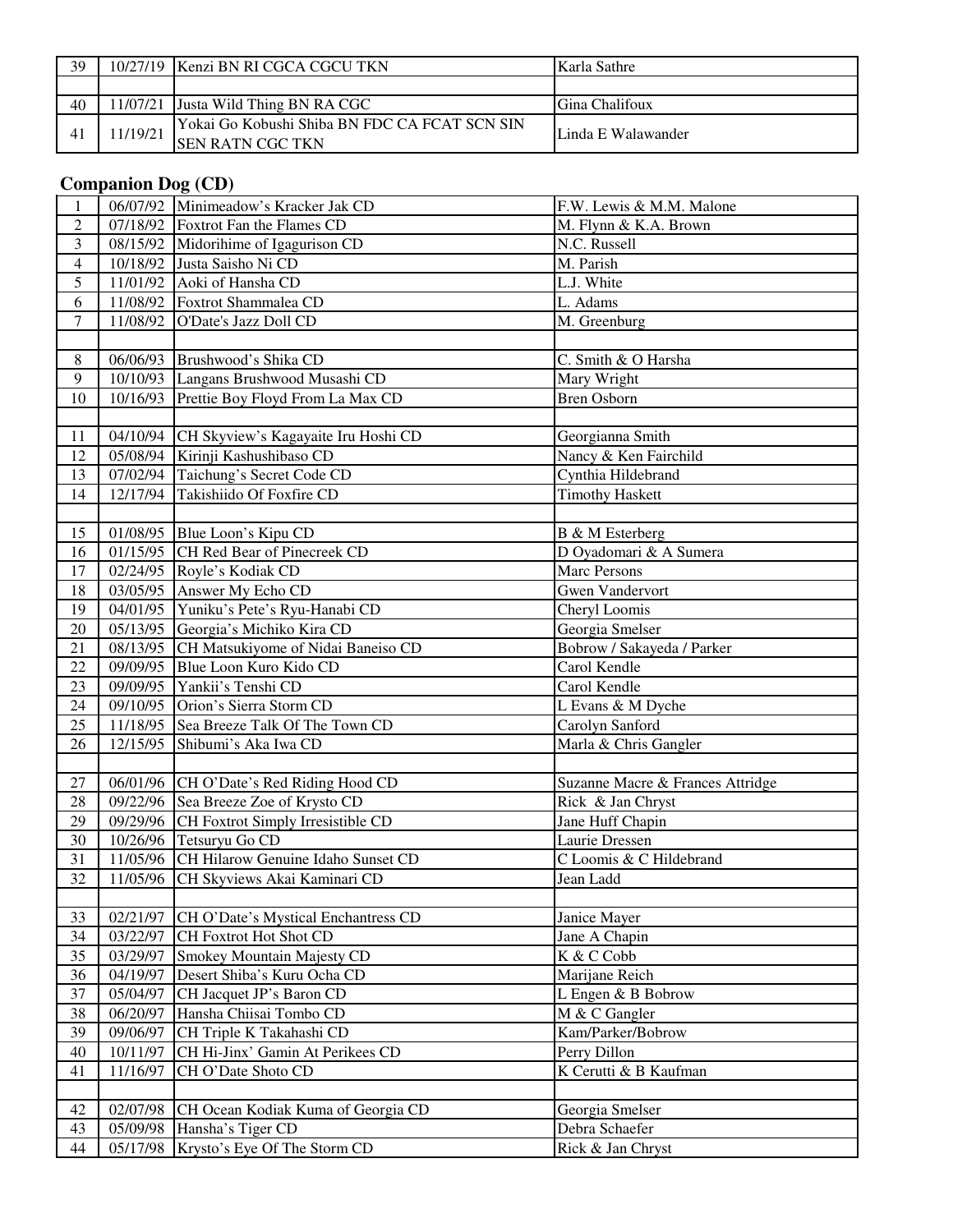| 45 |                   | 06/20/98 Tropical Mister Syatyoo CD       | Peggy Keller                         |
|----|-------------------|-------------------------------------------|--------------------------------------|
| 46 | 09/26/98          | CH Hi-Jinx Black N Dekker CD              | Jane A Chapin                        |
| 47 |                   | 10/17/98 S & D's Lady Shibah CD           | Sandy & Dennis Sapp                  |
| 48 |                   | 12/12/98 Foxy Dot's Shogun CD             | Mari Amioka                          |
|    |                   |                                           |                                      |
| 49 | 04/04/99          | Charisma's Up In Smoke CD                 | Karen Shaffer                        |
| 50 | $\sqrt{05/09/99}$ | Storm Kloud's Firm As Concrete CD         | Sue Silverstein                      |
| 51 | $\sqrt{08}/14/99$ | Akai Nishin CD                            | Sandra K Herring                     |
| 52 | 08/21/99          | CH Hilarow Friendly Persuasion CD         | Gary & Cynthia Hildebrand            |
| 53 | 09/25/99          | Hansha's Sweet Reward CD                  | Linda White                          |
| 54 | 10/24/99          | CH Innisfree Simon CD                     | Kathleen Kanzler                     |
| 55 | 12/05/99          | Chisai Mondajii CD NAJ                    | Karen & Christopher Cobb             |
|    |                   |                                           |                                      |
| 56 |                   | 01/09/00 Hi-Jinx Blackberry Blossom CD    | <b>Gwen Vandervort</b>               |
| 57 |                   | 06/16/00 Settingsun's Suki Na Kyujo CD    |                                      |
|    |                   |                                           | Cheryl Loomis                        |
| 58 |                   | 07/23/00 Lamax's Passionatelie Prettie CD | <b>Bren Osborn</b>                   |
| 59 | 07/23/00 Samari   |                                           | Dennis T Takata & Joanne Stec Takata |
| 60 |                   | 08/06/00 Kogyoku Go Gold Typhoon          | Mary Beth Ross-Sako                  |
| 61 | 10/15/00          | CH Prescott J.'s I'll Show Ya             | Dawn Fite                            |
| 62 | 10/21/00          | CH Fanfair's Kiwi of Nikima               | Mike Zimmerman                       |
| 63 | 11/19/00          | CH Snowood's Adventure Quest              | Suzanne L Macre                      |
|    |                   |                                           |                                      |
| 64 | 01/20/01          | Yuki Kitsune CD                           | Dennis T Takata / Joanne Stec Takata |
| 65 | 02/03/01          | CH Ranchlake's Jasmine CD                 | Larry Weiss                          |
| 66 | 03/23/01          | Tibbs Buddy of Prescott J CD              | Jeremy Fite                          |
| 67 | 04/07/01          | Shiptons Tipton of Lochaven CD            | Holly A Dorlac                       |
| 68 | 04/28/01          | Shale Cliff CD                            | Jenny Bradshaw                       |
|    |                   |                                           |                                      |
| 69 | 02/24/02          | CH Rippa-Na Nikko II CD                   | Joan Mcadam                          |
| 70 | 03/16/02          | CH Sunset's Tony Tiger CD                 | Bobrow/Parker/Snowhite               |
| 71 | 06/15/02          | CH Copperdot's Academy Award CD           | Larry Weiss & Diana Smiley           |
| 72 | 09/15/02          | Kishi CD                                  | J. Edgar & Mary Hager                |
| 73 | 10/17/02          | Buzabout's Secret Agent Man CD            | Gina & Tracy Chalifoux               |
| 74 | 11/10/02          | Skyline's Kannazuki CD                    | Mioko Kataoka & Ryan Dickover        |
|    |                   |                                           |                                      |
| 75 |                   | 02/01/03 Georgia's Teddy Bear CD          | Georgia Smelser                      |
| 76 |                   | 09/13/03 Laurel's Komamidori CD           | Myra Reichel                         |
| 77 | 12/09/03          | Hi-Jinx Black Cherry CD NA                | Marijane Reich                       |
|    |                   |                                           |                                      |
| 78 | 09/19/04          | Fanfair's Date With Fate CD               | Pepper Guzman                        |
| 79 | 10/16/04          | Bark Rivers-Ray Of Sunshine CD            | Marian Von Hanstein                  |
| 80 | 12/11/04          | CH Blackcrest's Mile High Monte CD        | Jewell Charles & Teri Gerard         |
|    |                   |                                           |                                      |
| 81 | 05/30/05          | CH Hi-Jinx Black Thunder CD               | Gisela F Hamlin & Patricia Doescher  |
| 82 | 07/03/05 Kodi CD  |                                           | Jeff Stemen                          |
| 83 |                   | 07/08/05 Blue Loon's American Jag CD RN   | Letty Hughes                         |
| 84 | 08/07/05          | Siena Da Bella Toscana CD                 | Mary & Grant Ellis                   |
| 85 |                   | 09/23/05 Asti's Tsunami VCD1 OA OAJ       | Leland K Perry & Charles Popper      |
| 86 | 09/23/05          | CH Robmar Gee Bee CD RN NA NAJ            | Joan M Althouse                      |
|    |                   | Brushwood's Stickeen CD NA NAJ            | Shona & David Michaud                |
| 87 | 09/25/05          |                                           |                                      |
| 88 | 10/22/05          | Ktaadn Sachi CD                           | Mayumi Ishida & Allen Hockley        |
|    |                   |                                           |                                      |
| 89 |                   | 02/05/06 Shakori Evening Blessing CD      | Carla Ross & Patricia Doescher       |
| 90 | 06/09/06          | Inari Akai Kone CD                        | Katherine Koczan                     |
|    |                   |                                           |                                      |
| 91 |                   | 04/15/07 Koko CD RE AX OAJ NAP NJP        | Fern Elizabeth Frisbee               |
| 92 | 05/12/07          | CH Krysto's Tidal Surge CD                | Jan Chryst & Rick Chryst             |
| 93 | 05/18/07          | Take CD RA TD                             | Kamrin Macknight & Gordon Deeg       |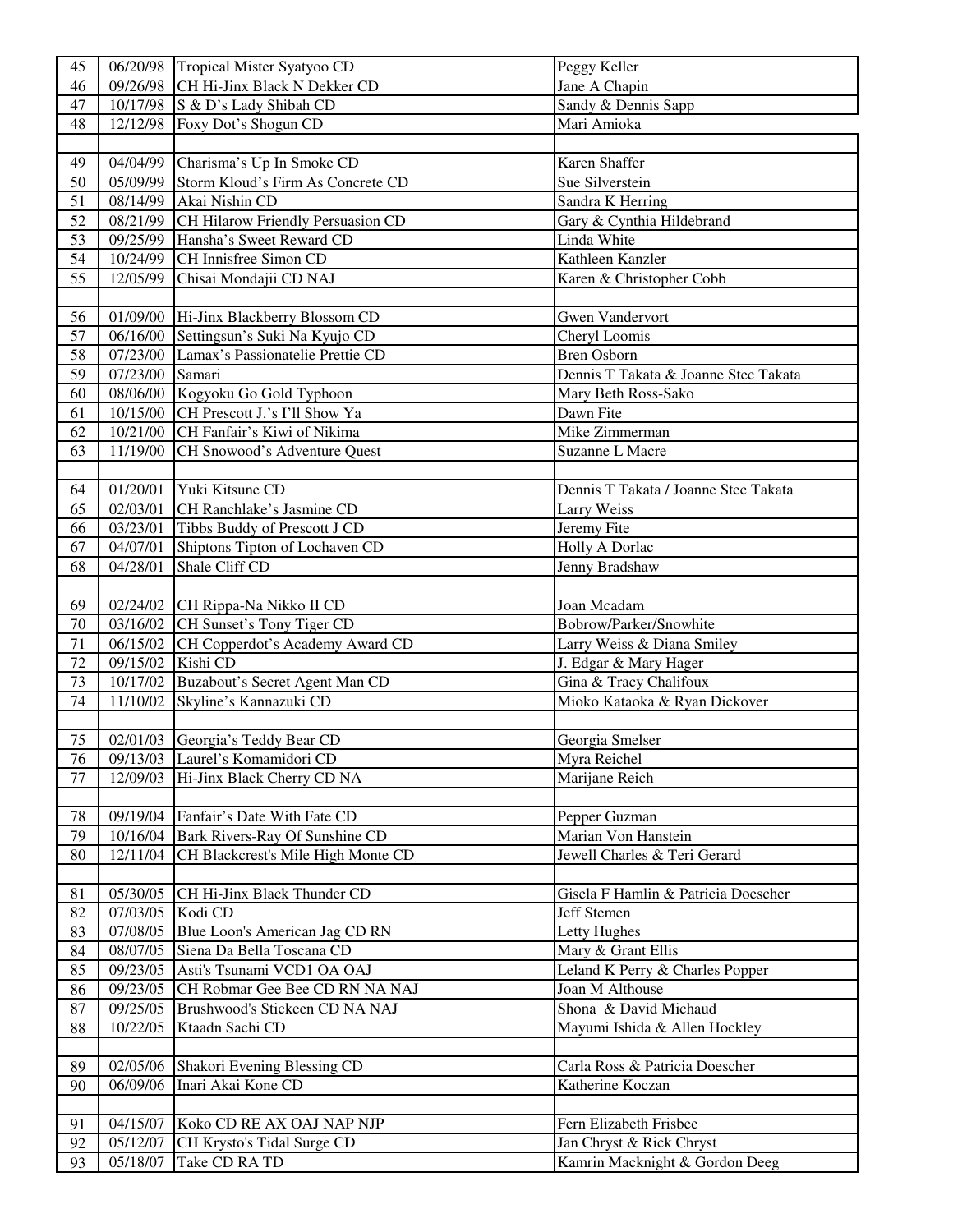| 94  | 06/24/07 | Hi-Jinx Follownyourpawprints CD RN OA AXJ                                                   | Carol Kendle                                |
|-----|----------|---------------------------------------------------------------------------------------------|---------------------------------------------|
| 95  | 08/04/07 | CH Taichung All That Jazz CD RN NA NAJ                                                      | Michael & Janet Johnson                     |
| 96  |          | 10/20/07 CH Sagewood Tsunami CD RN NA NAJ                                                   | Michael & Janet Johnson                     |
| 97  | 10/20/07 | CH Southampton's Temptation CD RE                                                           | Fran Corrigan & Kevin Corrigan              |
| 98  | 12/30/07 | Jacob Carrot Top CD RN                                                                      | Louisa Poon & Paul Heuts                    |
|     |          |                                                                                             |                                             |
| 99  |          | 03/23/08 Maxilom's Samurai Milo CD                                                          | Betty J Maxilom & Keith A Maxilom           |
| 100 |          | 07/19/08 Mugen Akira CD RN                                                                  | Ms. Sarah Scherr & Mr. Jason Scherr         |
| 101 |          | 07/27/08   Ms Miki Murasaki Midnight Sun CD RA                                              | Dennis Takata & Joanne Takata               |
|     |          |                                                                                             |                                             |
|     |          |                                                                                             | Jenny, Susan & Dwane Anderson & Janet       |
| 102 | 02/06/10 | CH Midnight Sun Copper Akainami CD RE                                                       | Johnson                                     |
| 103 |          | 05/02/10 Bushido Kitsune CD RN                                                              | Michelle Brown                              |
| 104 |          | 08/08/10 Lee-Fen's Gotta Have Faith CD RAE                                                  | Carol A Clifton                             |
| 105 |          | 10/28/10 Hanabi's Fortunate Tatsumaki CD RN                                                 | Melissa Berschauer & Tim Berschauer         |
| 106 | 11/28/10 | Hi-Jinx Peaches & Cream CD RE                                                               | Natalie Salois                              |
|     |          |                                                                                             |                                             |
| 107 | 07/30/11 | CH Hi-Jinx Black Denim CD                                                                   | Letty Hughes                                |
| 108 | 09/02/11 | Cape Cod's 007 At Nozomi CD RA OA AXJ OF                                                    | Eunice R C Giles & Mark W Giles             |
| 109 | 10/23/11 |                                                                                             |                                             |
|     |          | CH Midnight Sun' S Kenai Kazuki Aki CD RA NAJ                                               | Michael & Janice Barclay / Janet Johnson    |
| 110 | 01/27/12 | Innisfree Mashigura Of Kihaku CD RA                                                         | <b>Molly Sumner</b>                         |
| 111 |          |                                                                                             |                                             |
|     | 07/20/12 | Dragon House Huckleberry Finn CD BN RN                                                      | Malley Bragg Heinlein / Thomas E Heinlein   |
| 112 | 09/02/12 | MACH Kado VI CD RN MXS MJS XF                                                               | Julie Mayre Jones                           |
|     |          |                                                                                             |                                             |
| 113 | 01/27/13 | Frerose Black Hawk CD BN                                                                    | Georgia Smelser                             |
|     |          |                                                                                             |                                             |
| 114 | 01/13/14 | MACH San Jo Kumi Rock N Roll Banjo Boy CD BN RAE                                            | Ying-Hung Tung                              |
| 115 | 01/25/14 | MXS MJS MXF T2B2 CAA RATO<br>CH Nichibei Akai Kitsune CD RN                                 | Karen Fong & Andy Shiozaki & M B Sako       |
|     |          | Cape Cod's Man In Black At Crosscreek CD MX MXJ MJB                                         |                                             |
| 116 | 07/27/14 | OF                                                                                          | Karen Shaffer & Charleen R Maxim            |
| 117 | 10/19/14 | Hi-Jinx Snow Krystal VCD1 RN RATN                                                           | Michael Barclay & Janice Barclay            |
|     |          |                                                                                             |                                             |
| 118 |          | 03/15/15 CH Rippa-Na Royal Reggie CD RE                                                     | Bill Bobrow, Carol Parker, Camille Kam-Wong |
| 119 |          | 05/17/15 Dragon House Tiger Lily CD BN RE CGC                                               | Thomas E Heinlein & Malley Bragg Heinlein   |
| 120 |          | 08/08/15 Mokelumne Canyon Creek Tomiko CD BN RN CGCA                                        | Jerrianne Rousseau                          |
| 121 | 09/13/15 | Yuko's Miyagi Of Brasstan CD BN RN                                                          | Pam Schreiber                               |
|     |          |                                                                                             |                                             |
|     |          | Sumo Chewbaca CD BN RAE MX MXJ NAP MJP OF                                                   |                                             |
| 122 | 09/23/16 | NFP T2BP CGC                                                                                | Amy Ripepi & Garry Grasinski                |
| 123 | 12/09/16 | <b>Buddy Takata CD RN</b>                                                                   | Joanne Takata & Dennis Takata               |
|     |          |                                                                                             |                                             |
| 124 | 03/18/17 | Georgia's Little Reba CD PCD BN CGC                                                         |                                             |
| 125 |          |                                                                                             | Georgia Smelser                             |
|     | 04/24/17 | Justa Ember Kaspar Shines-A-Lot CD BN RE CGC<br>CH Tobishi's Hotroddin' Hornet CD BN RE CAA | Katherine Raymond                           |
| 126 | 06/30/17 |                                                                                             | James and Barbara Berry / Tammy Szabo       |
|     |          | RATCHX CGC                                                                                  |                                             |
|     |          |                                                                                             | Jereleene K. Howard                         |
| 127 | 05/26/19 | Kari-On Jakitas Tri To Whisper CD<br>AGCH PACH5 Mojito CD BN RN MX MXJ MXP18                |                                             |
|     |          |                                                                                             |                                             |
| 128 | 05/26/19 | MXPG2 PDSP MJP21 MJPC2 PJDP PAX6 OF MFPG                                                    | Liz Dzubay & Mary Holt                      |
|     |          | TQXP T2B T2BP8 CA CGC TKN                                                                   |                                             |
|     |          |                                                                                             |                                             |
| 129 | 07/31/20 | Nozomi's Takibi VCD1 BN RA TDX TDU AX AXJ OF                                                | Leland Perry & Mark Giles & Eunice Giles    |
|     |          | CGC                                                                                         |                                             |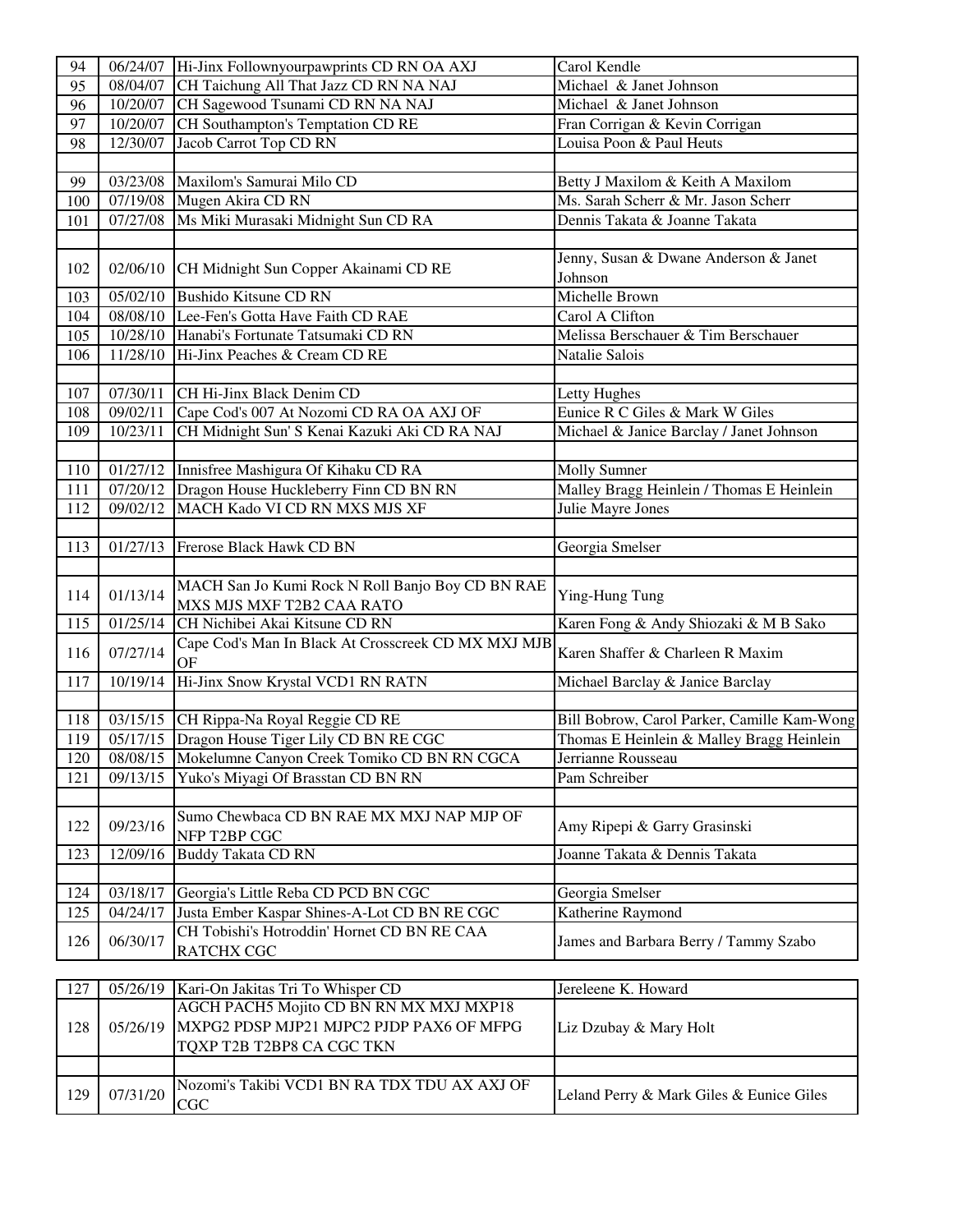## **Preferred Companion Dog (PCD)**

| 02/04/17                 | Georgia's Little Reba PCD BN CGC                                | Georgia Smelser |
|--------------------------|-----------------------------------------------------------------|-----------------|
| 09/22/17<br>$\mathbf{I}$ | Innisfree Mashigura Of Kihaku CD PCD BN GN RE CGCA Molly Sumner |                 |

#### **Graduate Novice (GN**)

| 09 <sub>l</sub><br>- 14 | $\sim$<br>$\mathbf{r}$<br>.<br>ВN<br>КA<br>÷N<br>aholm<br>یں<br>Mashigura<br>Innistree<br>- Кинаки - | IMOIIV<br>sumner |
|-------------------------|------------------------------------------------------------------------------------------------------|------------------|
|                         |                                                                                                      |                  |

# **Graduate Open (GO**)

| 021211<br>03/22/14 | X BN GO<br>$\sim$<br><b>CDX</b><br>Black Hawk<br><b>T</b> rerose | Georgia<br>Smelser |
|--------------------|------------------------------------------------------------------|--------------------|
|                    |                                                                  |                    |

## **Companion Dog Excellent (CDX**)

| $\mathbf{1}$    |          | 04/02/95 Foxtrot Fan The Flames CDX                    | K. Brown & M Flynn                   |
|-----------------|----------|--------------------------------------------------------|--------------------------------------|
|                 |          |                                                        |                                      |
| $\overline{2}$  |          | 07/07/96 Blue Loon's Kipu CDX                          | B & M Esterberg                      |
| $\overline{3}$  |          | 11/09/96 Answer My Echo CDX                            | <b>Gwen Vandervort</b>               |
|                 |          |                                                        |                                      |
| 4               | 06/14/97 | Yuniku's Pete's Ryu-Hanabi CDX                         | Cheryl Loomis                        |
| $\overline{5}$  |          | 07/19/97 Yankii's Tenshi CDX                           | Carol Kendle                         |
| 6               | 09/08/97 | Blue Loon Kuro Kido CDX                                | Carol Kendle                         |
|                 |          |                                                        |                                      |
| 7               | 11/14/98 | Georgia's Michiko Kira CDX                             | Georgia Smelser                      |
|                 |          |                                                        |                                      |
| $8\,$           |          | 01/23/99 Krysto's Eye Of The Storm CDX                 | Rick & Jan Chryst                    |
| 9               | 03/13/99 | CH Ocean Kodiak Kuma of Georgia CDX                    | Georgia Smelser                      |
| 10              | 10/29/99 | Smokey Mountain Majesty CDX OA NAJ                     | Karen T & Christpher J Cobb          |
|                 |          |                                                        |                                      |
| 11              | 12/10/00 | CH Innisfree Simon CDX                                 | Kathleen Kanzler                     |
|                 |          |                                                        |                                      |
| 12              | 09/22/01 | CH Prescott J.'s I'll Show Ya CDX                      | Dawn Fite                            |
| 13              | 11/03/01 | Lamax's Passionatelie Prettie CDX                      | <b>Bren Osborn</b>                   |
|                 |          |                                                        |                                      |
| 14              | 11/09/02 | CH Copperdot's Academy Award CDX                       | Larry Weiss & Diana Smiley           |
|                 |          |                                                        |                                      |
| 15              | 06/08/03 | Tibbs Buddy of Prescott J CDX                          | Jeremy Fite                          |
|                 |          |                                                        |                                      |
| 16              |          | 09/19/04   Desert Shiba's Kuru Ocha CDX OA OAP OAJ NJP | Marijane Reich                       |
| 17              |          | 10/02/04 Georgia's Teddy Bear CDX                      | Georgia Smelser                      |
| $18\,$          |          | 10/16/04 $\vert$ S & D's Lady Shibah CDX               | Sandy Sapp & Dennis Sapp             |
|                 |          |                                                        |                                      |
| $\overline{19}$ |          | 11/25/06 Bark Rivers-Ray Of Sunshine CDX RE            | Marian VonHanstein                   |
|                 |          |                                                        |                                      |
| 20              | 01/12/08 | Yuki Kitsune CDX RE OA AXJ                             | Dennis T Takata & Joanne Stec Takata |
|                 |          |                                                        |                                      |
| 21              |          | 11/07/10 Bushido Kitsune CDX RE                        | Michelle Brown                       |
| $\overline{22}$ | 11/28/10 | Kodi CDX                                               | Jeff Stemen                          |
|                 |          |                                                        |                                      |
| 23              | 04/17/11 | Hi-Jinx Follownyourpawprints CDX RN MX MXJ             | Carol Kendle                         |
|                 |          |                                                        |                                      |
| $2\overline{4}$ | 03/15/12 | Ms Miki Murasaki Midnight Sun CDX RAE NA NAJ OF        | Dennis Takata & Joanne Takata        |
|                 |          |                                                        |                                      |
| 25              | 11/15/13 | Frerose Black Hawk CDX BN                              | Georgia Smelser                      |
|                 |          |                                                        |                                      |
| 26              |          | 01/20/18 Georgia's Little Reba CDX PCD BN CGC          | Georgia Smelser                      |